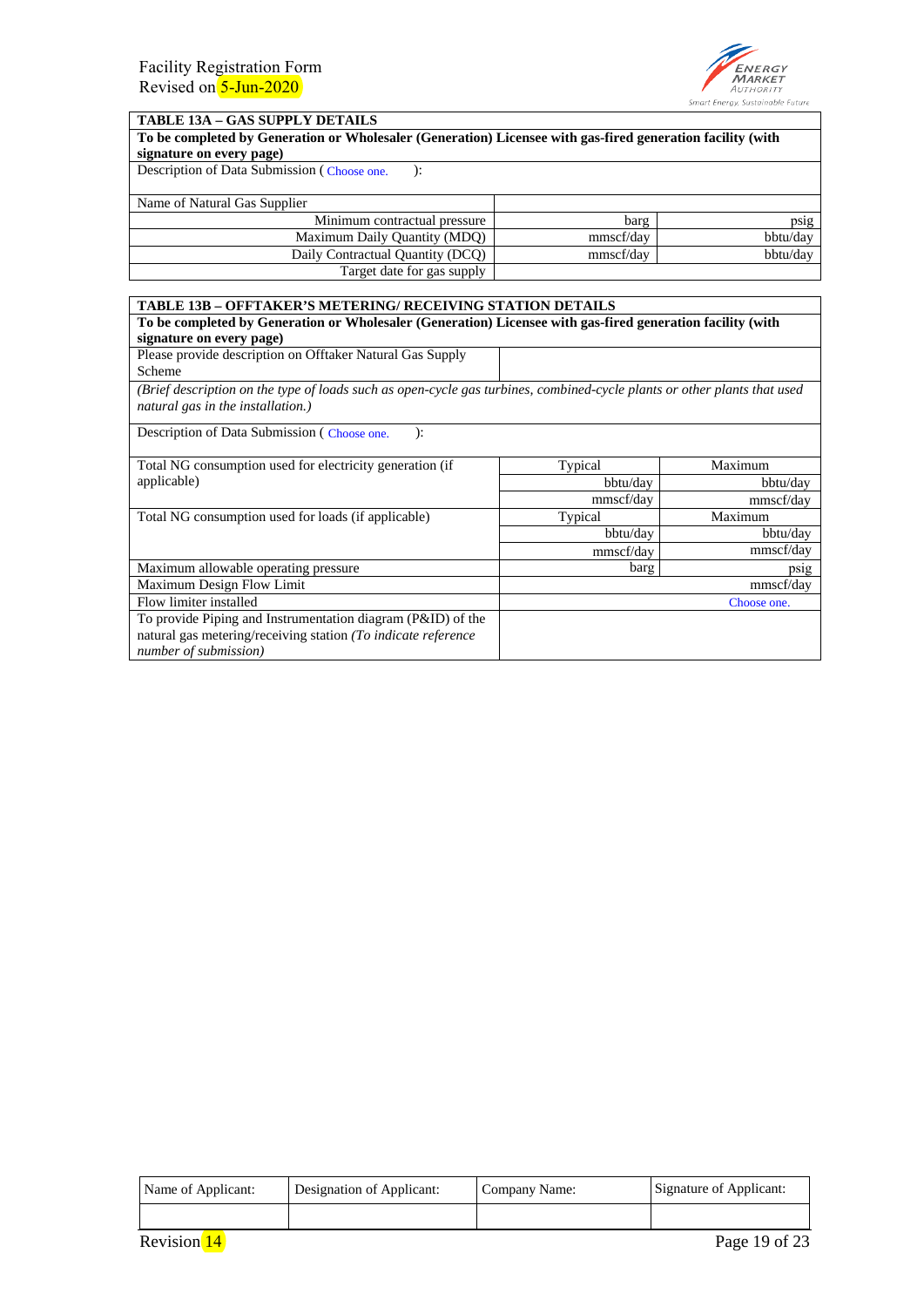

## **TABLE 13C – DETAILS FOR EACH GENERATING UNIT To be completed by Generation or Wholesaler (Generation) Licensee with gas-fired generation facility (with initial and company stamp on every page)**  Description of Data Submission (Choose one. ): Name of GRF/GSF Type of Generating Unit Gas consumption and the consumption of the consumption of the Typical Consumption of Maximum Volume mmscf/day bbtu/day Loading MW Operating Pressure at Generating<br>Unit Inlet barg Low Pressure Trip Setting at Generating Unit Inlet Pressure drop across metering/receiving station and GT inlet Arrangement in % between natural gas suppliers if commingled during normal operation Gas source Name of gas source Arrangement in % Gas source  $1 \qquad \qquad$  8 Gas source 2 Gas source x *Fuel Changeover Facility* **Diesel Fuel System** Diesel fuel system start up time (to submit the schematic diagram of the diesel fuel system from diesel tank to generator unit) **Gas to Diesel Fuel Changeover** Ramp up rate MW/min<br>Normal Deloading MW/min<br>Normal Deloading MW/min Normal Deloading Fast Deloading MW/min and the contract of the contract of the contract of the contract of the contract of the contract of the contract of the contract of the contract of the contract of the contract of the contract of the MW permissible for gas to diesel fuel changeover and the set of the set of the MW Fuel Changeover time min **Diesel to Gas Fuel Changeover** Ramp up rate Normal Deloading Fast Deloading MW permissible for diesel to gas fuel changeover Fuel Changeover time **Gas to Gas Fuel Changeover** Ramp up rate Normal Deloading Fast Deloading MW permissible for gas to gas fuel changeover Fuel Changeover time barg barg mmscf/day bbtu/day MW psig psig psig % % MW/min MW/min MW/min MW min MW/min MW/min MW/min MW min Choose one.

| Name of Applicant: | Designation of Applicant: | Company Name: | Signature of Applicant: |
|--------------------|---------------------------|---------------|-------------------------|
|                    |                           |               |                         |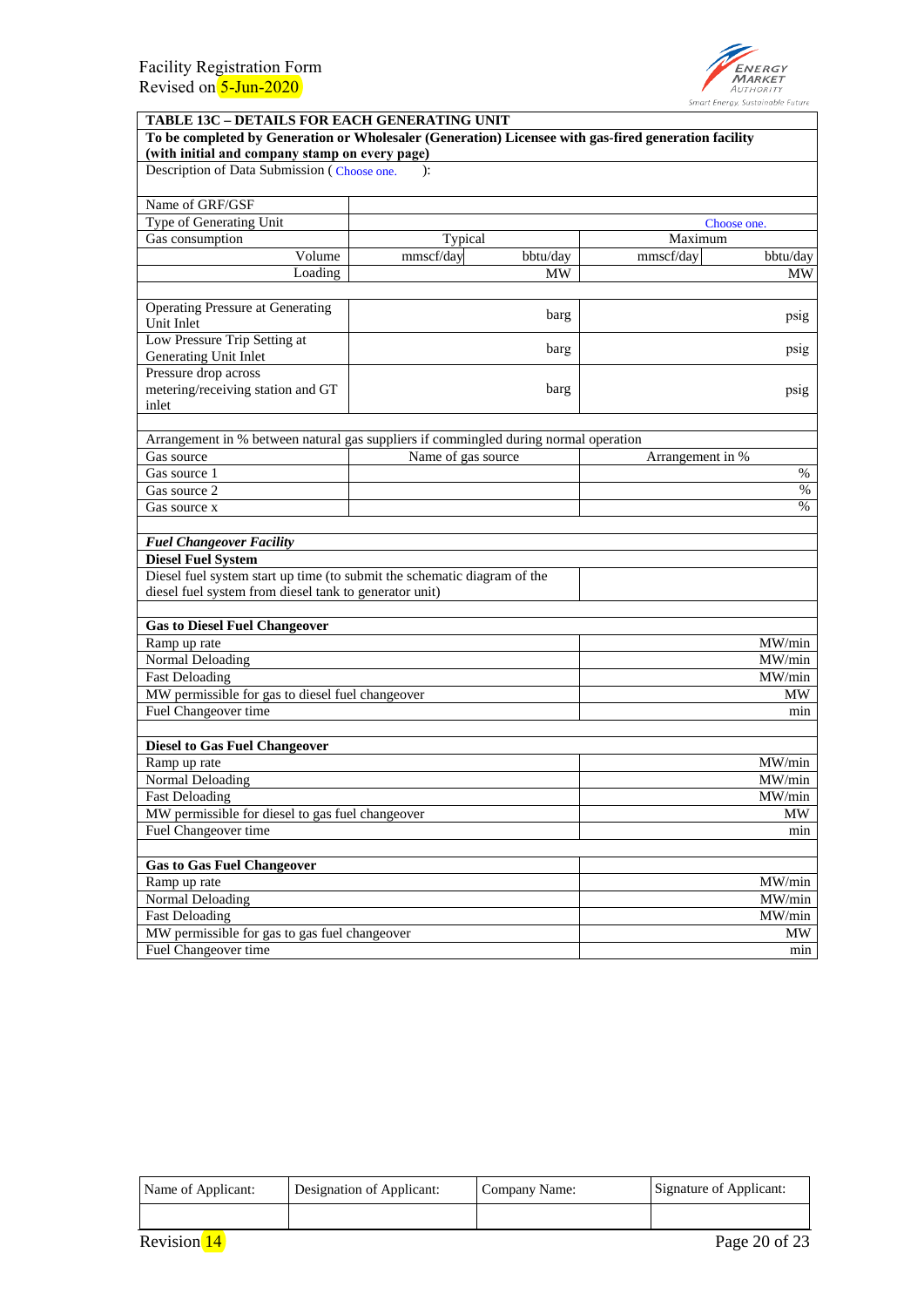

| <b>TABLE 13D – COMPRESSOR DETAILS (if applicable)</b>                                                |             |            |  |  |
|------------------------------------------------------------------------------------------------------|-------------|------------|--|--|
| To be completed by Generation or Wholesaler (Generation) Licensee with gas-fired generation facility |             |            |  |  |
| (with initial and company stamp on every page)                                                       |             |            |  |  |
| Description of Data Submission (Choose one.<br>$\mathcal{E}$                                         |             |            |  |  |
| Name of offtakers/others (If others, please state)                                                   |             |            |  |  |
| Tag Name                                                                                             |             |            |  |  |
| <b>Compressor Low Pressure Trip Setting</b>                                                          | barg        | psig       |  |  |
| Compressor Type                                                                                      | Choose one. |            |  |  |
| Generic (To indicate reference number of submission)                                                 |             |            |  |  |
| Adiabatic Efficiency                                                                                 |             | $\%$       |  |  |
| Centrifugal (To indicate reference number of submission)                                             |             |            |  |  |
| Centrifugal Performance Curve (CPID)                                                                 |             |            |  |  |
| Reciprocating (To indicate reference number of submission)                                           |             |            |  |  |
| Centrifugal Performance Curve (CPID)<br>$\bullet$                                                    |             |            |  |  |
| Adiabatic Efficiency<br>$\bullet$                                                                    |             | $\%$       |  |  |
| <b>Valve Loss</b><br>$\bullet$                                                                       | ft-lbf/lbm  | Nm/kg      |  |  |
| <b>Compressor Driver</b>                                                                             |             |            |  |  |
| Mechanical Efficiency<br>$\bullet$                                                                   |             | $\%$       |  |  |
| <b>Auxiliary Load</b><br>$\bullet$                                                                   | hp          | W          |  |  |
| <b>Ambient Temperature</b><br>$\bullet$                                                              | deg C       | deg F      |  |  |
| <b>Hydraulic Constraint</b>                                                                          |             |            |  |  |
| <b>Maximum Down Pressure</b><br>$\bullet$                                                            | barg        | psig       |  |  |
| Minimum Up Pressure<br>$\bullet$                                                                     | barg        | psig       |  |  |
| <b>Maximum Power</b><br>$\bullet$                                                                    | hp          | W          |  |  |
| <b>Compressor Ratio</b><br>$\bullet$                                                                 |             |            |  |  |
| Maximum Speed<br>$\bullet$                                                                           |             | rpm        |  |  |
| Minimum Speed<br>$\bullet$                                                                           |             | rpm        |  |  |
| <b>Maximum Flow</b><br>$\bullet$                                                                     | mmscf/day   | $Sm^3/hrr$ |  |  |
| <b>Thermal Constraint</b>                                                                            |             |            |  |  |
| Maximum Down Temperature<br>$\bullet$                                                                | deg C       | deg F      |  |  |
| Minimum Down Temperature<br>$\bullet$                                                                | deg C       | deg F      |  |  |
| Pressure drop across metering/receiving station and compressor                                       | barg        | psig       |  |  |
| To provide Piping and Instrumentation diagram (P&ID) of the natural                                  |             |            |  |  |
| gas compressor station (To indicate reference number of submission)                                  |             |            |  |  |

| Name of Applicant: | Designation of Applicant: | Company Name: | Signature of Applicant: |
|--------------------|---------------------------|---------------|-------------------------|
|                    |                           |               |                         |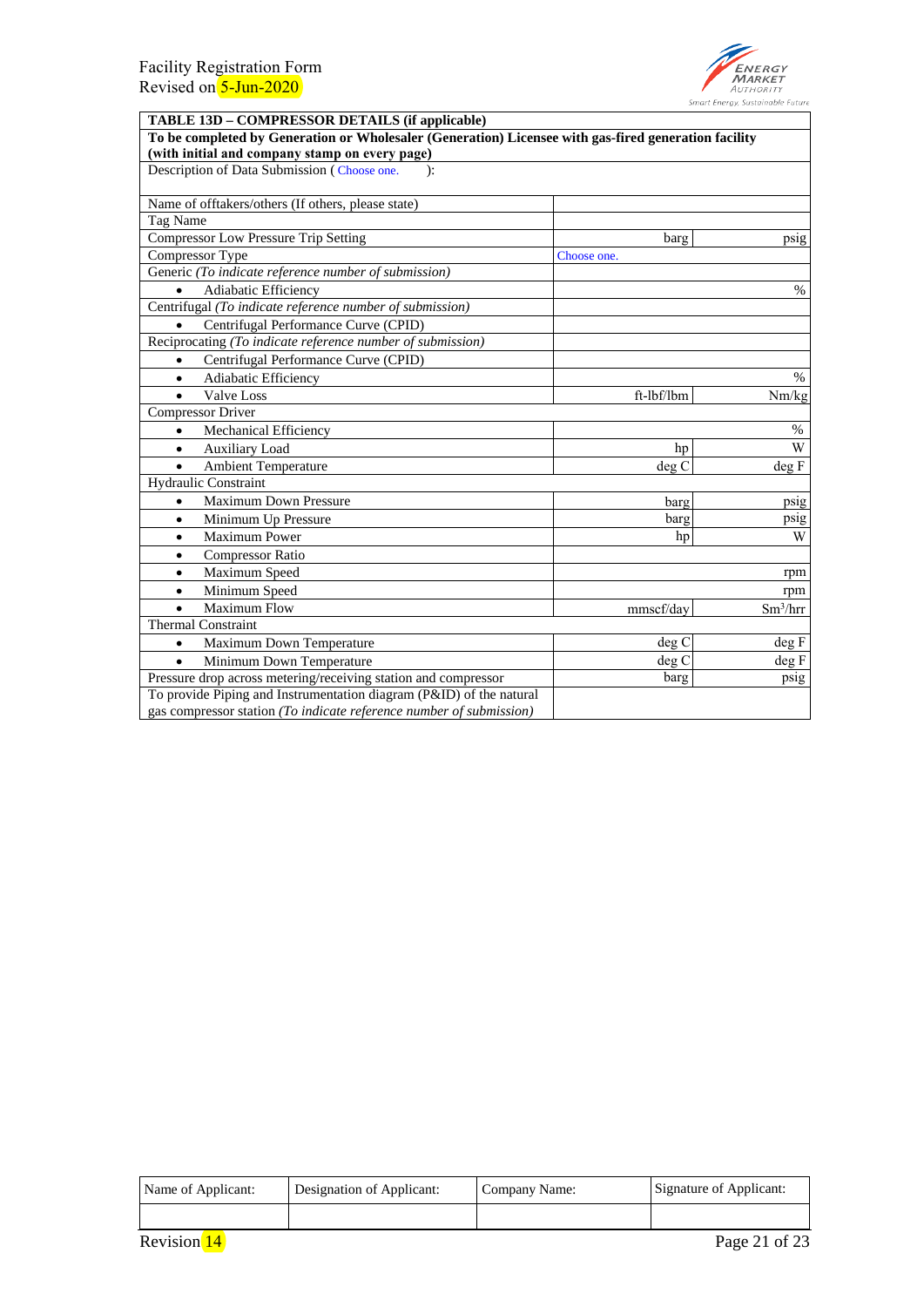

٦

## **TABLES 13E – DETAILS OF HEATERS/COOLERS**

| пирово кој препиро от претрадо со обрано                                                                                                                                      |       |       |  |  |
|-------------------------------------------------------------------------------------------------------------------------------------------------------------------------------|-------|-------|--|--|
| To be completed by Generation or Wholesaler (Generation) Licensee with gas-fired generation facility<br>and for each equipment (with initial and company stamp on every page) |       |       |  |  |
| Description of Data Submission (Choose one.                                                                                                                                   |       |       |  |  |
| Name of ORF/pipeline/metering station/receiving                                                                                                                               |       |       |  |  |
| station/others (If others, please state)                                                                                                                                      |       |       |  |  |
| Tag Name                                                                                                                                                                      |       |       |  |  |
| <b>Hydraulic Constraints</b>                                                                                                                                                  |       |       |  |  |
| <b>Maximum Down Pressure</b>                                                                                                                                                  | barg  | psig  |  |  |
| $psi^2/(mmscf/day)^2$<br>Coefficient                                                                                                                                          |       |       |  |  |
| <b>Thermal Constraints</b>                                                                                                                                                    |       |       |  |  |
| Maximum Down Temperature                                                                                                                                                      | deg C | deg F |  |  |
| Maximum Delta Temperature                                                                                                                                                     | deg C | deg F |  |  |
| Maximum Duty                                                                                                                                                                  | hp    | W     |  |  |

| Name of Applicant: | Designation of Applicant: | Company Name: | Signature of Applicant: |
|--------------------|---------------------------|---------------|-------------------------|
|                    |                           |               |                         |